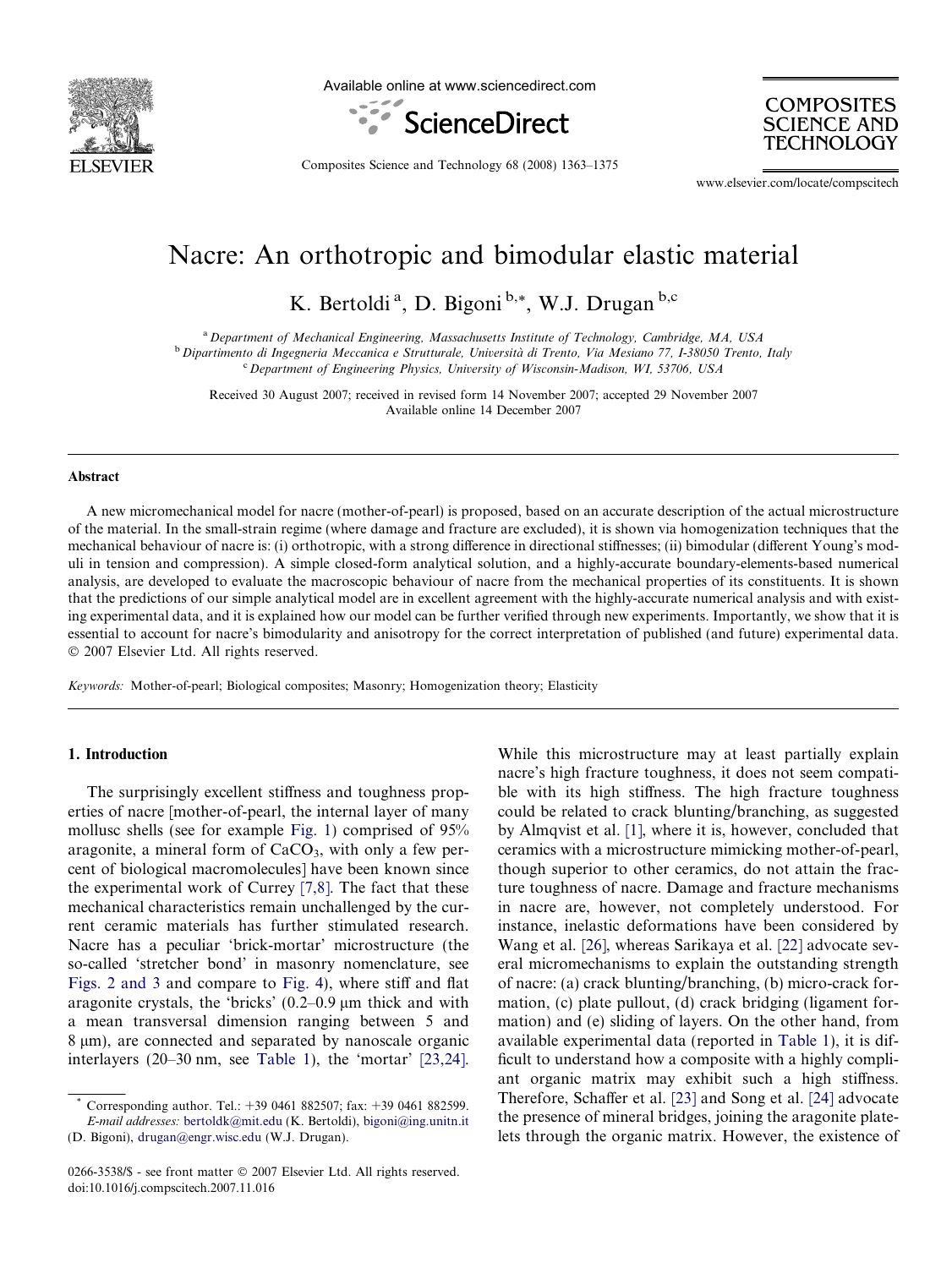<span id="page-1-0"></span>

Fig. 1. South African Abalone shell (Haliotis midae, purchased in dry condition at 'Orientimport', Torrepedrera, Italy; photos taken with a Nikon D200 digital camera at the University of Trento). Left: inner part; right: outer part.



Fig. 2. A rough fracture surface of the South African Abalone shell shown in Fig. 1 [micrographs taken with a Jeol 5500 scanning electron microscope (JEOL Inc., Peabody, Mass) at the University of Trento].



Fig. 3. A rough fracture surface of the South African Abalone shell shown in Fig. 1, etched by immersion in a 60% solution of HNO<sub>3</sub> for 1 h. Center and right: two details of the figure on the left, showing the 'brick-mortar' structure of nacre. Note that separations where bricks abut are evident [micrographs taken with a Jeol 5500 scanning electron microscope (JEOL Inc., Peabody, Mass) at the University of Trento].

such mineral bridges has been disproved or at least not confirmed by Bruet et al. [\[3\]](#page-11-0) and Lin and Meyers [\[16\]](#page-12-0).

Prior to the present work, mechanical models were incapable of explaining the high stiffness of nacre and, additionally, the anisotropy of the material (which appears evident from consideration of the microstructure) has apparently not been modeled. Nukala and Simunovic [\[18\]](#page-12-0) employ a discrete lattice where the aragonite platelets are rigid, and use the shear-transmission hypothesis for the organic matrix. The latter hypothesis has been advocated by Ji and Gao [\[12\],](#page-11-0) through the so-called 'tension–shear

chain model', originally proposed by Jäger and Fratzl [\[11\]](#page-11-0). This is a simple model in which the organic matrix is assumed on the one hand not to resist tension, but to resist shear on the other. We will derive an improved version of this model and employ it for tensile response parallel to the aragonite lamellae, for which we will show it to be quite accurate. Ji and Gao [\[12\]](#page-11-0) also note that the microstructure of nacre should imply anisotropic overall behaviour, but they do not model it. Katti et al. [\[14,15\]](#page-12-0) measure and predict (with a finite element method) a stiffness of 20 GPa for the organic matrix and conclude that the min-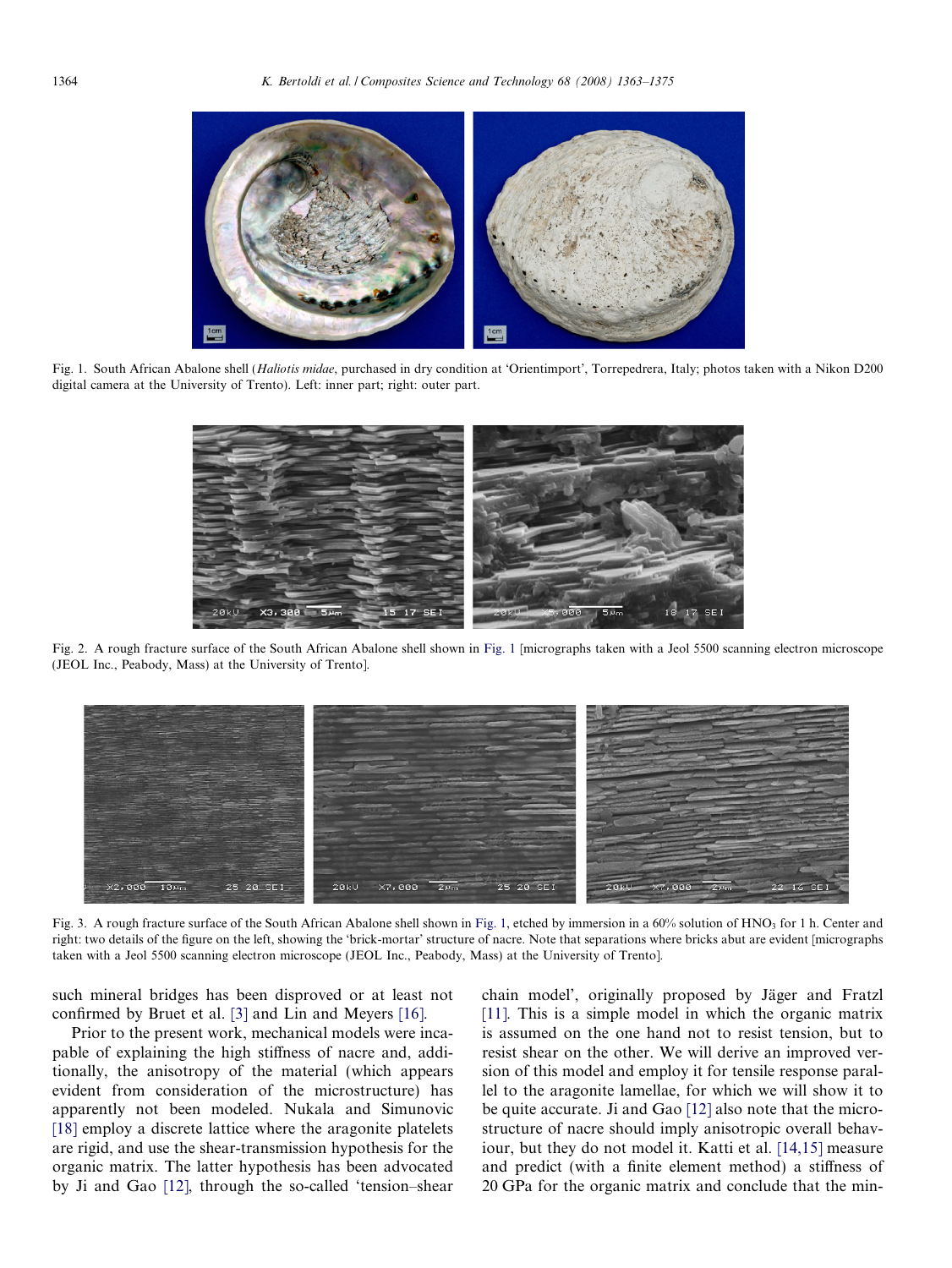<span id="page-2-0"></span>

Fig. 4. An example of Roman masonry (Anfiteatro Flavio, built in the second half of the first century A.D. under Emperor Vespasiano at Pozzuoli, Naples. Photo by D. Bigoni). A detail is shown at right of the masonry in the upper left part of the figure at left.

Table 1

Available experimental data: Young's moduli parallel and orthogonal to the lamellae,  $E_1$  and  $E_2$ , of the aragonite platelets,  $E_p$ , and of the organic matrix,  $E_0$ ; thickness of the organic layer,  $h_0$ 

| Authors               | Material          | $E_1$ (GPa)              | $E_2$ (GPa)              | $E_n$ (GPa)      | $E_0$ (GPa)       | $h_0$ (nm) |
|-----------------------|-------------------|--------------------------|--------------------------|------------------|-------------------|------------|
| Jackson et al. $[10]$ | Pinctada nacre    | 73                       | 70                       | 100              | 4                 |            |
| Katti et al. [14]     | Red abalone       | $\overline{\phantom{a}}$ | $\overline{\phantom{a}}$ | 99.5             | 20                | 30         |
| Wang et al. $[26]$    | Abalone           | $69 + 7$                 | $66 + 2$                 | $\sim$           |                   | 20         |
|                       | Pearl oyster      | $77 \pm 12$              | $81 \pm 4$               | $\hspace{0.5cm}$ | $\hspace{0.05cm}$ | 20         |
| Bruet et al. [3]      | Trochus niloticus |                          | $\overline{\phantom{a}}$ | $92 - 79$        |                   | 30-300     |
| Barthelat et al. [4]  | Red abalone       | $\sim$                   | $\sim$                   | $79 + 15$        | $2.84 \pm 0.27$   | $20 - 40$  |

eral bridges have no effect on the nacre averaged stiffness. Moreover, the fact that the material should be bimodular (namely, to have a Young's modulus lower in tension than in compression) has passed completely unnoticed (although this behaviour should be inferred from the Jäger and Fratzl [\[11\]](#page-11-0) model; see, e.g., Fig. 2b of [\[12\]\)](#page-11-0) and is still awaiting quantification.

The goal of the present article is to provide a micromechanical model capable of explaining and quantifying all the above-mentioned mechanical features. Employing the detailed description of Lin and Meyers [\[16\]](#page-12-0) allows us to formulate a micromechanical model, which through standard homogenization techniques yields the macroscopic mechanical behaviour of nacre.<sup>1</sup> This turns out to be:

- orthotropic, with a strong difference between normal stiffnesses and shear stiffness; in particular, nacre is much less stiff under shear than under uniaxial tension (in the two directions parallel and perpendicular to the aragonite platelets);
- bimodular, i.e. having a Young's modulus in tension smaller than in compression, in the direction parallel to the lamellae long boundaries.

These results are obtained by developing a two-dimensional, plane strain, micromechanical model of nacre ([Fig. 5](#page-3-0)), yielding averaged properties through a simple analytical approach and a standard numerical procedure (based on a boundary element technique developed by us). The simple approach yields closed-form solutions to directly determine the four parameters defining the averaged properties of nacre from knowledge of the mechanical properties of the micro-constituents. The predictions of the simple approach are found to be in excellent agreement with the numerical results obtained from a much more refined model. We note finally that although our model is based on hypotheses obtained from the very recent paper by Lin and Meyers [\[16\],](#page-12-0) our strategy of solution can be easily modified to account for new features, should these be found in the future.

Predictions of our model are shown to agree with existing experimental data, and simple formulae are provided to extract two of the four parameters defining our model from three (or four) point macroscopic bending experiments (without knowledge of the micromechanical properties). Importantly, we show that it is essential to account for nacre's bimodularity and anisotropy for correct interpretation of the experimental data.

## 2. Mechanical model for nacre

Our model is built on the very accurate and recent observations and data reported by Lin and Meyers [\[16\]](#page-12-0) and is sketched in [Fig. 5.](#page-3-0) In particular, the aragonite platelets are idealized as rectangular elastic isotropic blocks (with Lamé moduli  $\lambda_p$  and  $\mu_p$ ) joined along the lamellar 'long' boundaries by the organic matrix, also taken to be linearly elastic and isotropic (with Lamé moduli  $\lambda_0$  and  $\mu_0$ ). This system is deformed under plane strain conditions. It is important to note that, along the short edges of the aragonite platelets (where these abut), Lin and Meyers [\[16\]](#page-12-0) find a simple contact without any organic

<sup>&</sup>lt;sup>1</sup> We consider in this paper mechanical behaviour at small strains, so that damage leading to final failure will not be investigated here.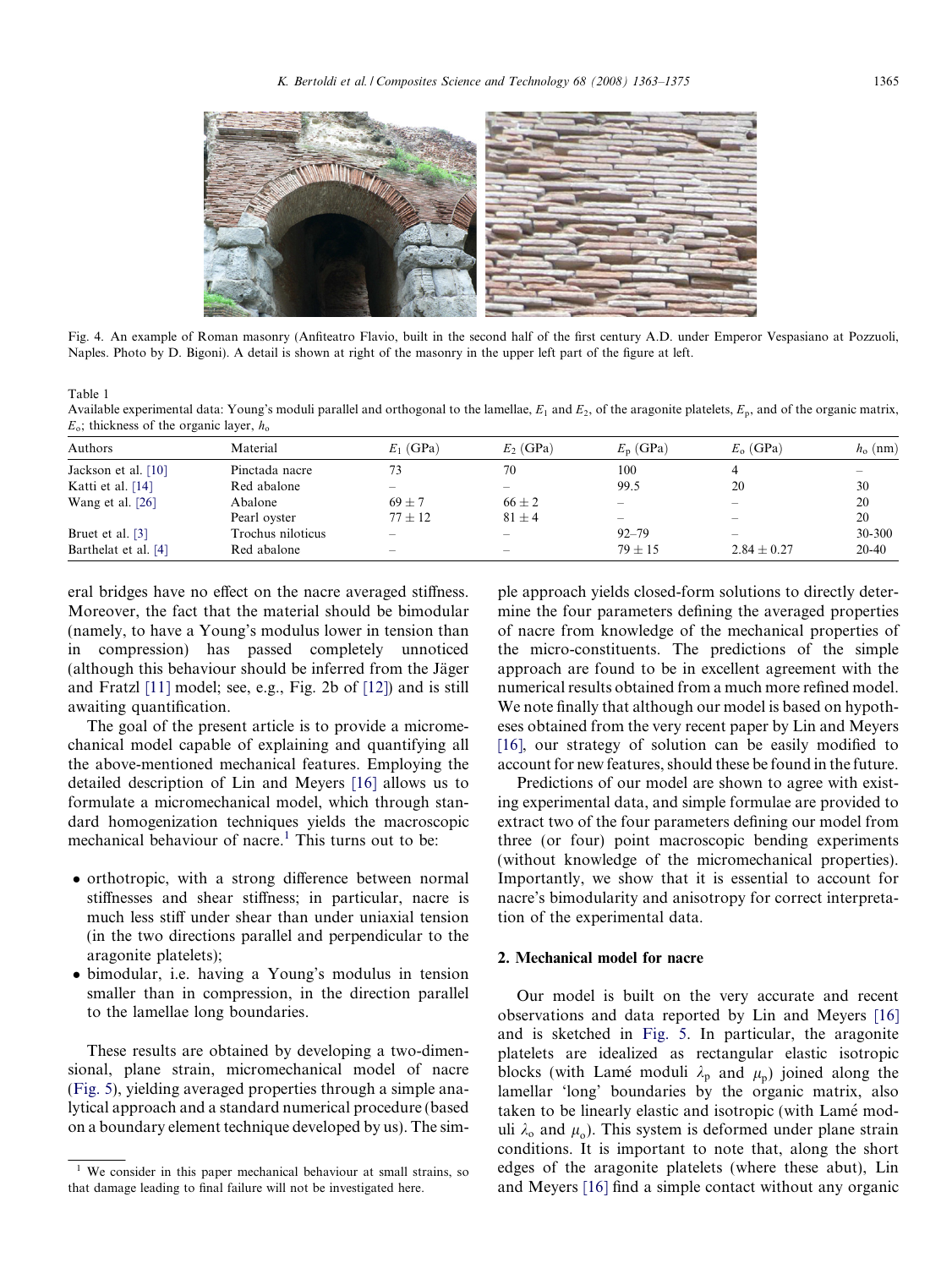<span id="page-3-0"></span>

Fig. 5. Sketch of the model for the mechanical behaviour of nacre, where aragonite platelets are modeled as 'bricks' glued by a 'mortar' of organic matrix along the basal planes, but in unbonded unilateral contact along lateral surfaces.

glue. We have idealized this as a unilateral contact (so that, along the short edges, the platelets behave as perfectly jointed in compression, whereas these are completely disconnected under tension). This idealization is supported by: (i) direct observations by Lin and Meyers  $[16]$ ; (ii) the fact that fracture surfaces do not cross aragonite platelets, which are seen simply to slide one with respect to the other  $[21,9]$ ; (iii) the fact that the compressive strength was found to be 1.5 times the tensile strength by Menig et al. [\[17\];](#page-12-0) (iv) the fact that strains much larger at the tensile than at the compressive surface have been found in three-point bending by Wang et al. [\[26\]](#page-12-0). Clearly, the unilaterality of contact introduces a nonlinearity in the model. We will see that this can be easily handled at the cost of some approximations.

#### 2.1. Homogenization

The above-introduced model of nacre is periodic and is very similar to typical models for masonry [\[19,2,5\]](#page-12-0). The goal of homogenization theory (which has been thoroughly developed for periodic elastic media, see for instance Sanchez-Palencia [\[20\]\)](#page-12-0) is to derive from a microstructure a macroscopic response valid for an effective continuous equivalent medium. To this purpose, a representative volume element is considered, which, due to the symmetry of our structure, is selected as sketched in the detail of Fig. 5. The homogenization is performed in the following steps.

• The representative volume element (of volume  $V$ and external surface S having outward unit normal vector  $n_i$ ) is to be subjected to prescribed mean strain  $\bar{\epsilon}_{ij}$ . To this purpose, the average strain theorem (e.g., [\[13\]\)](#page-12-0)

$$
\bar{\epsilon}_{ij} = \frac{1}{V} \int_{V} \epsilon_{ij} dV = \frac{1}{2V} \int_{S} (u_i n_j + u_j n_i) dS,
$$
\n(1)

(where  $u_i$  is the displacement vector,  $\epsilon_{ij}$  the related strain) allows us to prescribe the mean strain in terms of an appropriate displacement on the boundary.

• The mean stress  $\bar{\sigma}_{ij}$  produced by the application of the mean strain must be (numerically or analytically) evaluated on the representative volume element. The average stress theorem (e.g., [\[13\]\)](#page-12-0)

$$
\bar{\sigma}_{ij} = \frac{1}{V} \int_{V} \sigma_{ij} \, dV = \frac{1}{V} \int_{S} \sigma_{ik} n_{k} x_{j} \, dS,
$$
\n(2)

(where  $x_i$  is the position vector and  $\sigma_{ij}$  the stress tensor) allows us to work in terms of tractions on the boundary.

• With the two steps above, an average strain/average stress relation is found, which, when compared to a effective stress/strain relation of the type

$$
\bar{\sigma}_{ij} = \overline{\mathbb{E}}_{ijhk} \bar{\epsilon}_{hk}, \quad \bar{\epsilon}_{ij} = \overline{\mathbb{E}}_{ijk}^{-1} \bar{\sigma}_{hk}, \tag{3}
$$

yields the determination of all independent material constants defining the composite modulus tensor  $\overline{\mathbb{E}}_{ijhk}$ .

Due to the peculiar microstructural geometry, it is wellknown that masonry loaded in-plane follows an anisotropic elastic description. Surprisingly, the fact that the microstructure of nacre (which is almost identical to masonry) implies an anisotropic elastic macroscopic response appears never to have been modelled. For the microstructure of nacre, the effective elastic tensor  $\overline{\mathbb{E}}_{ijhk}$  is orthotropic, which in a two-dimensional setting has only the following non-null components

$$
\overline{\mathbb{E}}_{1111} = \frac{\overline{E}_1}{1 - \overline{v}_{12}\overline{v}_{21}}, \quad \overline{\mathbb{E}}_{2222} = \frac{\overline{E}_2}{1 - \overline{v}_{12}\overline{v}_{21}}, \overline{\mathbb{E}}_{1122} = \frac{\overline{E}_1 \overline{v}_{21}}{1 - \overline{v}_{12}\overline{v}_{21}}, \overline{\mathbb{E}}_{2211} = \frac{\overline{E}_2 \overline{v}_{12}}{1 - \overline{v}_{12}\overline{v}_{21}}, \quad \overline{\mathbb{E}}_{1212} = \overline{\mathbb{E}}_{1221} = \overline{\mathbb{E}}_{2121} = \overline{\mathbb{E}}_{2112} = \overline{G}_{12}.
$$
\n(4)

The inverse tensor  $\overline{\mathbb{E}}_{ijkl}^{-1}$  has the following non-null components

$$
\overline{\mathbb{E}}_{111}^{-1} = \frac{1}{\overline{E}_1}, \quad \overline{\mathbb{E}}_{2222}^{-1} = \frac{1}{\overline{E}_2}, \quad \overline{\mathbb{E}}_{1122}^{-1} = -\frac{\overline{v}_{21}}{\overline{E}_2}, \quad \overline{\mathbb{E}}_{2211}^{-1} = -\frac{\overline{v}_{12}}{\overline{E}_1}, \n\overline{\mathbb{E}}_{1212}^{-1} = \overline{\mathbb{E}}_{121}^{-1} = \overline{\mathbb{E}}_{2121}^{-1} = \overline{\mathbb{E}}_{2112}^{-1} = \frac{1}{4\overline{G}_{12}},
$$
\n(5)

where  $\bar{v}_{12}$ ,  $\bar{v}_{21}$  are the two plane strain Poisson ratios, and  $\overline{E}_1$ ,  $\overline{E}_2$ ,  $\overline{G}_{12}$  are the two plane strain elastic tensile moduli and the plane strain shear modulus, subject to the symmetry condition

$$
\frac{\bar{v}_{12}}{\overline{E}_1} = \frac{\bar{v}_{21}}{\overline{E}_2},\tag{6}
$$

so that through the homogenization technique we must identify four independent material constants. Note that in the particular case of isotropy, the four constants reduce to the two plane strain constants

$$
\overline{E}_1 = \overline{E}_2 = \frac{\overline{E}}{1 - \overline{v}^2}, \quad \overline{v}_{21} = \overline{v}_{12} = \frac{\overline{v}}{1 - \overline{v}}, \tag{7}
$$

in which  $\overline{E}$  and  $\overline{v}$  are the usual (three-dimensional) elastic constants (Young's modulus and Poisson's ratio).

The above four constants can be identified by subjecting the representative volume element to three independent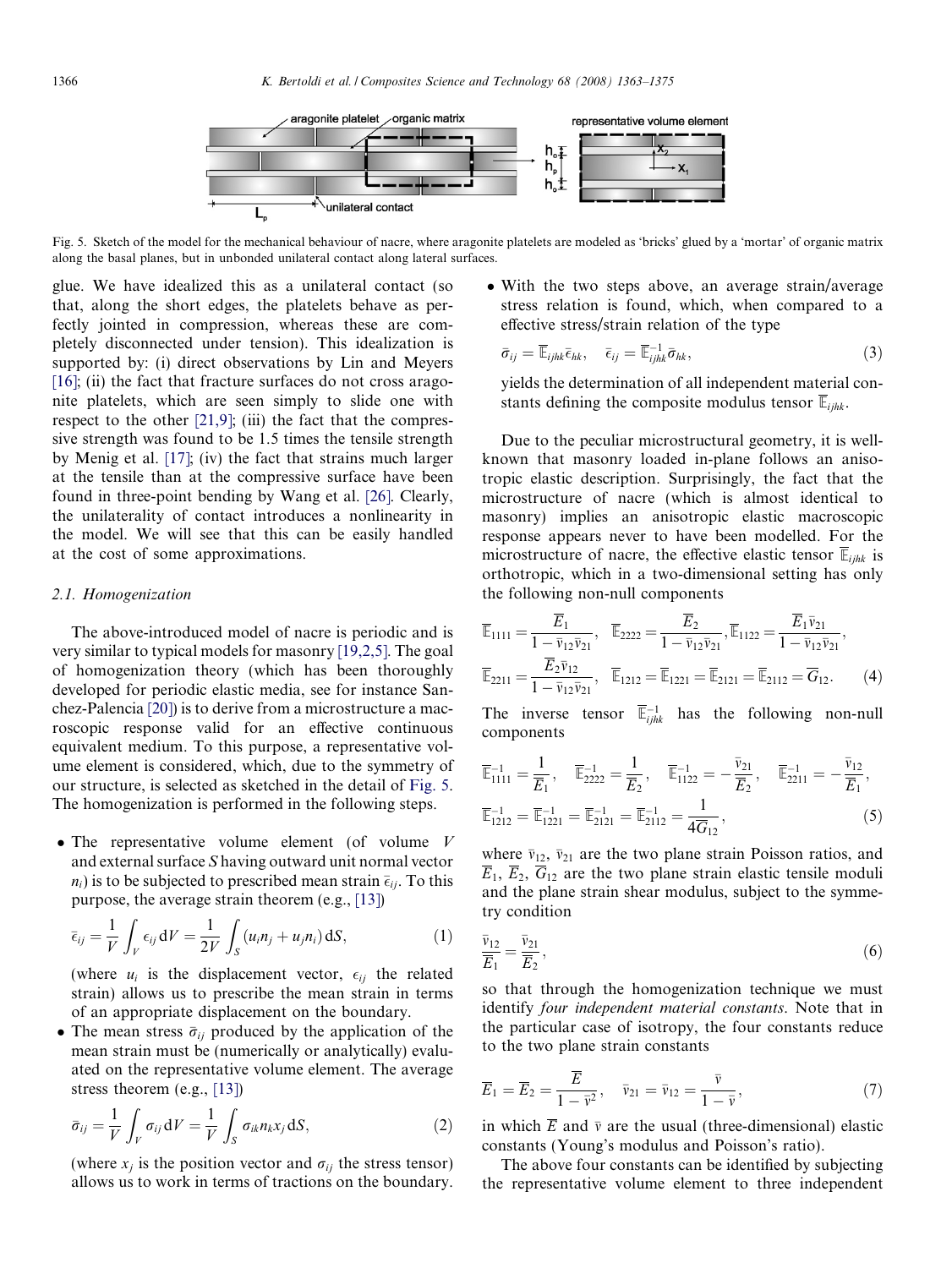<span id="page-4-0"></span>

Fig. 6. The three modes of deforming the representative volume element shown in [Fig. 5](#page-3-0) needed to determine the four constants comprising the effective constitutive tensor, Eq. [\(4\)](#page-3-0).

deformation components (which, employing the symmetries present, can be reduced to the three boundary displacements illustrated in Fig. 6), calculating the corresponding averaged stress components and comparing to Eq. [\(3\).](#page-3-0)

## 2.2. A simple, closed-form homogenization model for nacre

To develop simple, closed-form formulae for the anisotropic and bimodular elastic response of nacre, we begin by observing that simple mechanical considerations suggest that the unilateral contact between aragonite platelets plays an important role only under tension aligned parallel to the  $x_1$  axis. On the other hand, when subject to compression along the  $x_1$  axis, tension/compression parallel to the  $x<sub>2</sub>$  axis, and shear parallel to the axes, the unilaterality of the contact plays a negligible role and the material behaves as a laminated medium composed of aragonite and organic matrix layers. The accuracy of these assumptions was confirmed by use of a more refined numerical model.

# 2.2.1. Unilateral model: determination of  $\overline{E}_{I}^{\mathrm{t}}$  for tensile loadings

The response to a tensile loading parallel to the  $x_1$  axis, where the aragonite platelets are disconnected (where these abut), can be obtained by borrowing and improving results from Jäger and Fratzl  $[11]$  (see [\[12\]](#page-11-0), their Eq. (5)). This simple model is based on the fact that under such an applied tensile stress, the mineral plates carry most of the tensile load, while the organic matrix transfers the load between the plates via shear. The effective modulus of the composite for tensile loading along axis  $x_1$ ,  $\overline{E}_1^t$ , can be expressed in our notation (see [Fig. 5\)](#page-3-0) as [\[12\]](#page-11-0)

$$
\overline{E}_{1}^{\mathrm{t}} = \frac{E_{\mathrm{p}}}{\left(\frac{h_{\mathrm{o}}}{h_{\mathrm{p}}} + 1\right) \left(4 \frac{E_{\mathrm{p}} h_{\mathrm{p}} h_{\mathrm{o}}}{G_{\mathrm{o}} L_{\mathrm{p}}^{2}} + 1\right)},\tag{8}
$$

where  $G_0$  denotes the shear modulus of the organic matrix,  $E_p$  the Young's modulus of the aragonite platelets,  $h_p$  and  $h<sub>o</sub>$  the thicknesses of the aragonite platelets and of the organic layer, and  $L_p$  the aragonite platelets' length.

With the goal of generalizing (8) so that its improvement agrees more closely with our accurate numerical calculations, we derive it as follows. First, we consider the limiting case in which the composite material is considered to be made up of infinitely rigid (aragonite) platelets and soft (organic) layers. When pulled in tension, the material deforms as sketched in [Fig. 7](#page-5-0), left. Since the only deformation is the shearing of the soft layers, assuming uniform shearing of the soft layers<sup>2</sup> yields the elastic modulus as

$$
\overline{E}_1^t = \frac{(L_p - \beta)L_p G_o}{4h_o(h_o + h_p)}.
$$
\n
$$
(9)
$$

where  $L_p \ge \beta \ge 0$  is a length parameter, accounting for the fact that the uniform shearing solution violates moment equilibrium of the shearing stresses where the soft layers are separated. Therefore, parameter  $\beta$  allows us to account for the fact that there is a small transition zone where  $\sigma_{12}$  increases from zero to its full value, so  $\beta \ll L_{\rm p}$ .

Second, we consider now the other limiting case, in which the soft (organic) layers are absent [\(Fig. 7,](#page-5-0) right) and the (aragonite) platelets are elastic and perfectly bonded to each other. Subjecting this structure to longitudinal loading and neglecting deformation of the layer near the detachment zones we obtain<sup>3</sup>

$$
\overline{E}_1^t = \frac{E_p}{4\frac{\alpha}{L_p} + 1},\tag{10}
$$

where the length parameter  $\alpha$  ( $L_p/4 \ge \alpha \ge 0$ ) has been introduced. This is similar to the parameter  $\beta$  and permits us to account for the fact that there is a small transition zone, at the unbonded platelet end, in which  $\sigma_{11}$  increases from zero to its full value, so  $\alpha \ll L_p$ . When the transition zone length is zero (i.e.  $\alpha = 0$ ) the elastic modulus is that of the intact material. Clearly the behaviour of the actual composite lies between these limiting cases. Combining, therefore, the two limiting cases as springs in series (i.e. summing the compliances) in proportion to the volume

<sup>&</sup>lt;sup>2</sup> It can be shown using the theorem of minimum potential energy that the assumption of uniform shearing yields an upper bound to  $\overline{E}_1^t$ , given by Eq. (9) with  $\beta = 0$ .<br><sup>3</sup> It can be shown using the theorem of minimum potential energy that

the assumption of uniform longitudinal strain yields an upper bound to  $\overline{E}_1^t$ , given by Eq. (10) with  $\alpha = 0$ .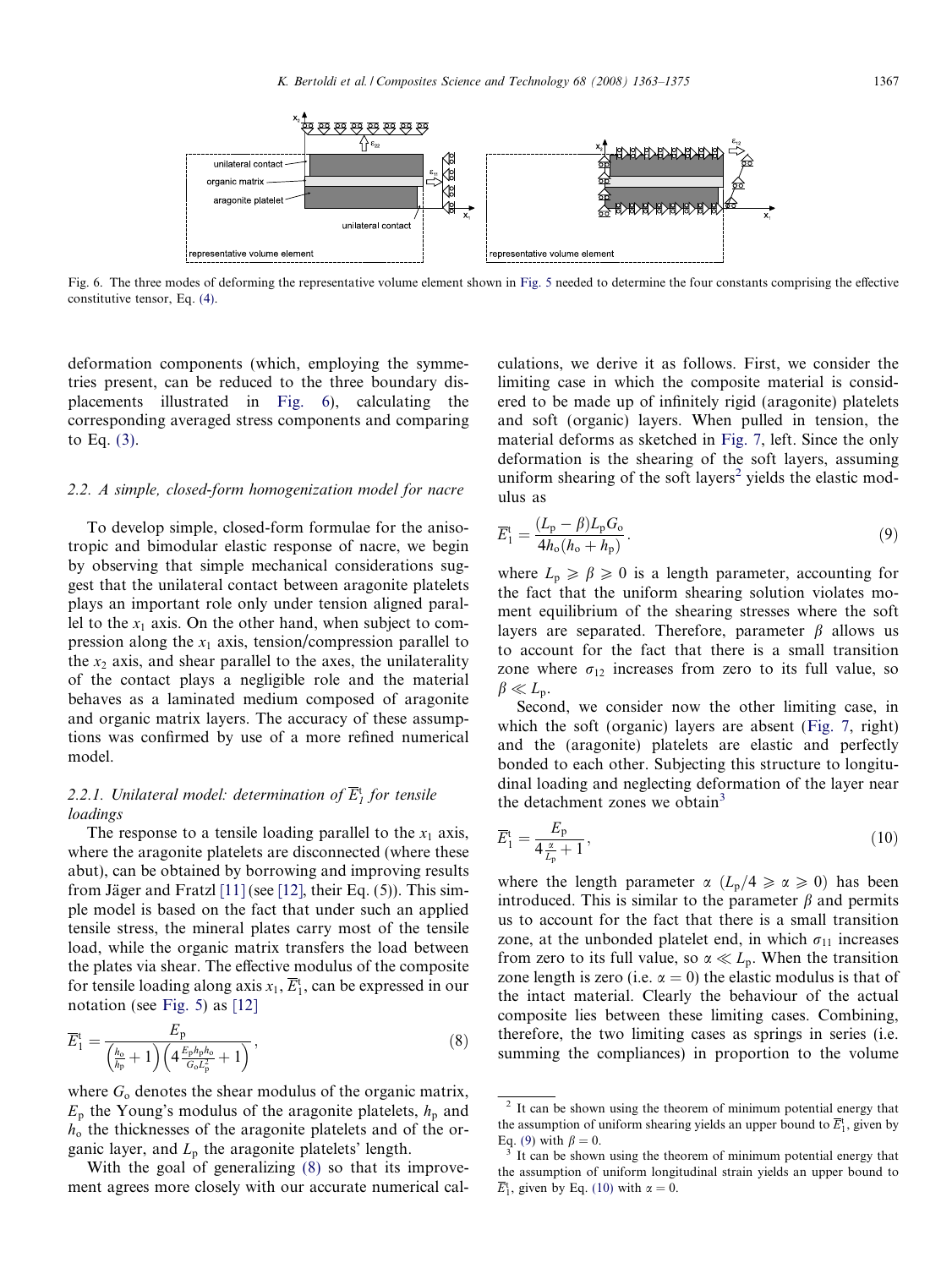<span id="page-5-0"></span>

Fig. 7. The Jäger–Fratzl–Ji–Gao model in the limit cases of rigid platelets (left) and null thickness of the organic layers (right). Transition zones of lengths  $\alpha$  and  $\beta$  have been introduced into the models (shown dashed).

fraction of each material, where the platelet volume fraction is

$$
\Phi = \frac{h_{\rm p}}{h_{\rm o} + h_{\rm p}},\tag{11}
$$

 $(\Phi = 1$  corresponds to the limiting case shown at Fig. 7 right, while  $\Phi = 0$  to the limiting case shown at Fig. 7 left) we obtain

$$
\frac{1}{\overline{E}_1^t} = \frac{4h_p^2(1-\Phi)}{L_p(L_p - \beta)G_o\Phi^2} + \frac{4\frac{\alpha}{L_p} + 1}{\Phi E_p}.
$$
\n(12)

Eq. (12) can be rewritten as

$$
\overline{E}_{1}^{\mathrm{t}} = \frac{E_{\mathrm{p}}}{\left(\frac{h_{\mathrm{o}}}{h_{\mathrm{p}}} + 1\right) \left(4 \frac{E_{\mathrm{p}} h_{\mathrm{p}} h_{\mathrm{o}}}{G_{\mathrm{o}} L_{\mathrm{p}} (L_{\mathrm{p}} - \beta)} + \frac{4\alpha}{L_{\mathrm{p}}} + 1\right)},\tag{13}
$$

which is a generalization of the Jäger–Fratzl–Ji–Gao model, in the sense that this model is retrieved when  $\alpha = \beta = 0$ .

Since parameter  $\beta/L_p$  is small, we can define a new parameter  $\gamma$  as

$$
\frac{\gamma}{L_{\rm p}} = \frac{E_{\rm p} h_{\rm p} h_{\rm o}}{G_{\rm o} L_{\rm p}^2} \frac{4\beta}{L_{\rm p}} + \frac{4\alpha}{L_{\rm p}},\tag{14}
$$

so that a Taylor series expansion of Eq. (13) in  $\beta/L_p$  and then use of Eq. (14) yields

$$
\overline{E}_{1}^{\mathrm{t}} = \frac{E_{\mathrm{p}}}{\left(\frac{h_{\mathrm{o}}}{h_{\mathrm{p}}} + 1\right) \left(4 \frac{E_{\mathrm{p}} h_{\mathrm{p}} h_{\mathrm{o}}}{G_{\mathrm{o}} L_{\mathrm{p}}^{2}} + \frac{\gamma}{L_{\mathrm{p}}} + 1\right)},\tag{15}
$$

again reducing to the Jäger–Fratzl–Ji–Gao model, when  $\gamma = 0$ . Eq. (15) will be shown to yield a more accurate approximation than Eq. [\(8\).](#page-4-0)

# 2.2.2. Layered model: determination of  $\overline{E}_1^c$ ,  $\overline{E}_2$ ,  $\overline{v}_{12}$  and  $\overline{v}_{21}$  for compressive loadings

When loaded in compression or under shear, nacre behaves (following our simplifying assumptions) as a monolithic laminate material, composed of uniform isotropic laminae of thicknesses  $h_p$  and  $h_o$  (see [Fig. 5\)](#page-3-0). Homogenization of this type of material is standard and can be found for instance in Willis [\[27\]](#page-12-0). However, for completeness, we provide a sketch of the approach here. We assume  $\bar{\epsilon}_{22} = \bar{\epsilon}_{12} = 0$  and  $\epsilon_{11} = \bar{\epsilon}_{11} = \text{constant}$  in all laminae (so that compatibility is satisfied). Uniform  $\sigma_{11}$ and  $\sigma_{22}$  are generated, the former different in each lamina (but trivially satisfying equilibrium) and the latter must be required to be equal in each lamina (and equal to the mean value  $\bar{\sigma}_{22}$ ) by equilibrium considerations at the interface. It follows that in a generic layer (having elastic constants  $E$  and  $v$ )

$$
\sigma_{11} = \frac{\bar{\epsilon}_{11}E + \bar{\sigma}_{22}v(1+v)}{1-v^2}.
$$
\n(16)

Using Eq. (16) in the condition  $\bar{\epsilon}_{22} = 0$ , valid for the unit cell, we obtain

$$
\overline{\mathbb{E}}_{2211} = \frac{\overline{\sigma}_{22}}{\overline{\epsilon}_{11}} = \left\langle \frac{v}{1-v} \right\rangle \left\langle \frac{(1+v)(1-2v)}{E(1-v)} \right\rangle^{-1},\tag{17}
$$

where the bracket  $\langle \rangle$  is used to denote the mean value of a generic function  $\psi$  as follows

$$
\langle \psi(E, v) \rangle = \frac{h_{o}\psi(E_{o}, v_{o}) + h_{p}\psi(E_{p}, v_{p})}{h_{o} + h_{p}}.
$$
\n(18)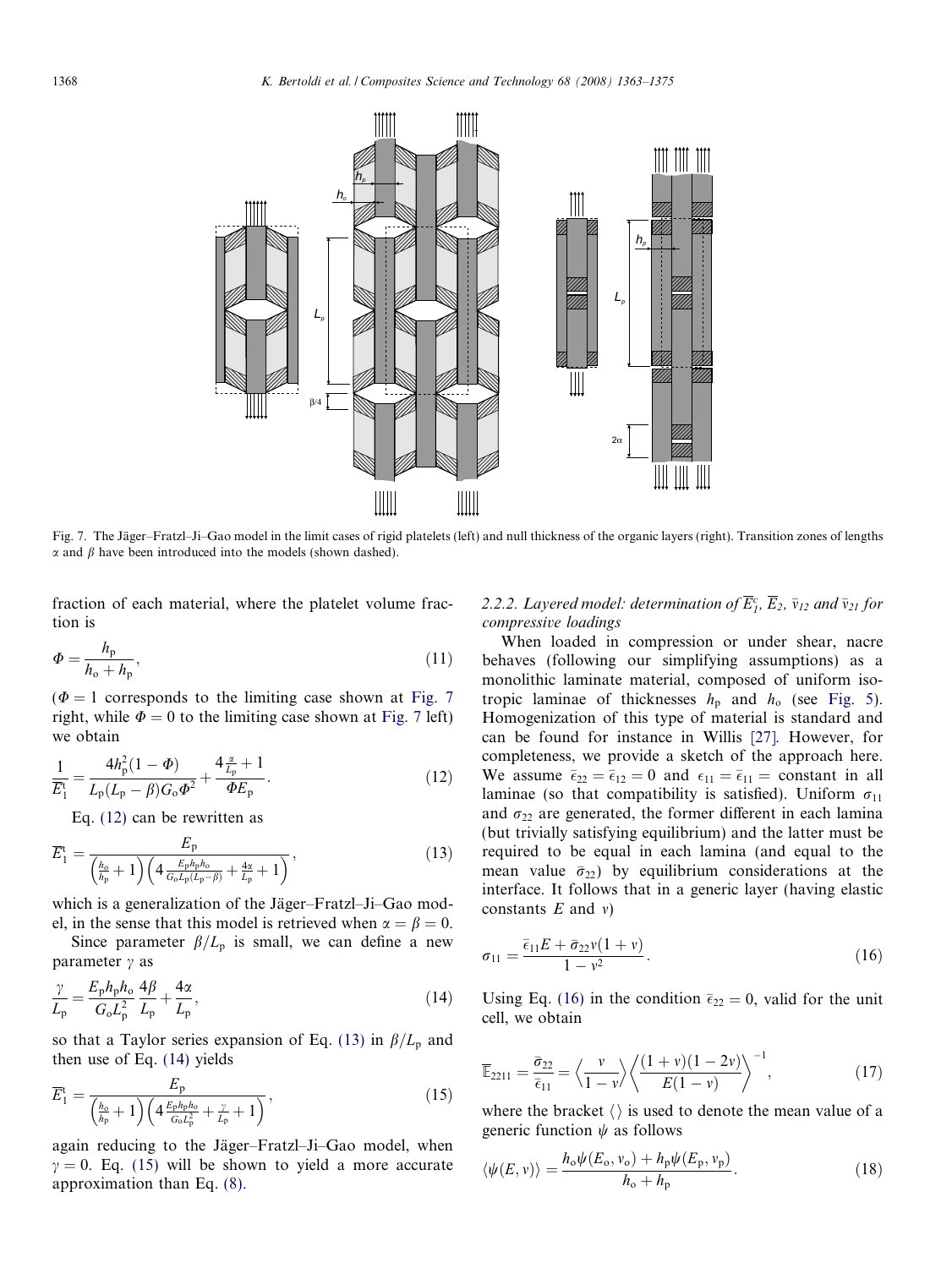<span id="page-6-0"></span>Using Eq. [\(17\)](#page-5-0) in Eq. [\(16\)](#page-5-0) and averaging, we obtain

$$
\overline{\mathbb{E}}_{1111} = \frac{\overline{\sigma}_{11}}{\overline{\epsilon}_{11}} = \left\langle \frac{E}{1 - v^2} \right\rangle + \left\langle \frac{v}{1 - v} \right\rangle^2 \left\langle \frac{(1 + v)(1 - 2v)}{E(1 - v)} \right\rangle^{-1}.
$$
\n(19)

Finally, we impose a mean strain whose only non-zero component is  $\bar{\epsilon}_{22}$ . Analogously to the previous case, we obtain for a generic layer (defined by  $E$  and  $v$ )

$$
\sigma_{11} = \frac{\bar{\sigma}_{22}v}{1 - v},\tag{20}
$$

so that

$$
\overline{\mathbb{E}}_{2222} = \frac{\overline{\sigma}_{22}}{\overline{\epsilon}_{22}} = \left\langle \frac{1 - v - 2v^2}{E(1 - v)} \right\rangle^{-1}.
$$
\n(21)

Hence, the effective elastic constants  $\overline{E}_1^c$ ,  $\overline{E}_2$ ,  $\overline{v}_{12}$  and  $\overline{v}_{21}$  can be determined by employing Eq. [\(4\)](#page-3-0) as

$$
\overline{E}_{1}^{c} = \frac{E_{o}h_{o}(1 - v_{p}^{2}) + E_{p}h_{p}(1 - v_{o}^{2})}{(h_{o} + h_{p})(1 - v_{p}^{2})(1 - v_{o}^{2})}, \n\overline{E}_{2} = \frac{E_{o}E_{p}(h_{o} + h_{p})[E_{o}h_{o}(1 - v_{p}^{2}) + E_{p}h_{p}(1 - v_{o}^{2})]}{\Gamma}, \n\overline{v}_{21} = \frac{E_{o}E_{p}(h_{o} + h_{p})(1 + v_{p})(1 + v_{o})[v_{o}h_{o}(1 - v_{p}) + v_{p}h_{p}(1 - v_{o})]}{\Gamma}, \n\overline{v}_{12} = \frac{v_{o}h_{o}(1 - v_{p}) + v_{p}h_{p}(1 - v_{o})}{(h_{o} + h_{p})(1 - v_{p})(1 - v_{o})},
$$
\n(22)

where

$$
\Gamma = h_{\rm o} h_{\rm p} [E_{\rm p}^{2} (1 + v_{\rm o})^{2} (1 - 2v_{\rm o}) + E_{\rm o}^{2} (1 + v_{\rm p})^{2} (1 - 2v_{\rm p}) \n+ 2E_{\rm o} E_{\rm p} v_{\rm o} v_{\rm p} (1 + v_{\rm p}) (1 + v_{\rm o})] \n+ E_{\rm o} E_{\rm p} (h_{\rm o}^{2} + h_{\rm p}^{2}) (1 - v_{\rm p}^{2}) (1 - v_{\rm o}^{2}).
$$
\n(23)

#### 2.2.3. Layered model: determination of  $\overline{G}_{12}$

In order to determine the effective shear modulus of the composite, we consider again the monolithic layered model considered before and we prescribe a mean strain  $\bar{\epsilon}_{12}$ , requiring  $\sigma_{12} = \bar{\sigma}_{12}$  in all layers. We obtain

$$
\overline{G}_{12} = \overline{\mathbb{E}}_{1212} = \frac{\overline{\sigma}_{12}}{\overline{\epsilon}_{12}} = \frac{1}{2} \left\langle \frac{1+v}{E} \right\rangle^{-1},\tag{24}
$$

which becomes

$$
\overline{G}_{12} = \frac{E_{o}E_{p}(h_{o} + h_{p})}{2[E_{p}h_{o}(1 + v_{o}) + E_{o}h_{p}(1 + v_{p})]}.
$$
\n(25)

Formulae [\(15\), \(22\), and \(25\)](#page-5-0) represent the results of our simple homogenization approach; these allow a relation between the micromechanical geometry and properties and the macroscopic, effective behaviour. As a simple check, note that in the special case  $E_o = E_p = E$  and  $v_o = v_p = v$ , Eqs. (22) and (25) yield the correct plane strain isotropic constants:  $\overline{E}_1 = \overline{E}_2 = E/(1 - v^2)$ ,  $\overline{v}_{12} = \overline{v}_{21} = v/(1 - v^2)$ , and  $\overline{G}_{12} = E/(2 + 2v)$ .

It should be noted that in order to use the bimodular model that we propose for stress states different from uniaxial tension or compression, a criterion for dividing strain space into compression and tension subdomains is needed (something analogous to a yield criterion in strain space plasticity), and continuity of the stress/strain law should be enforced (see [\[6\]](#page-11-0) for details). We do not pursue this subject further here.

## 2.3. Results from a boundary-elements-based numerical technique

Since via the averaging theorems we can work with displacements and tractions on the surface of the representative volume element, a numerical boundary element technique seems to be particularly appropriate. We have used a general-purpose Fortran 90 code for two-dimensional analysis. $4$  In the code, linear (constant) shape functions for the displacements (tractions) at the boundary are assumed, and the material has been taken to be linear elastic, with Lamé moduli  $\lambda$  and  $\mu$ . The unit cell (see [Fig. 5\)](#page-3-0) has been discretized along boundaries parallel to the  $x_1$  axis employing 50 elements and along the boundaries parallel to the  $x<sub>2</sub>$  axis using 20 elements for the aragonite platelets and 10 elements for the organic matrix layer. Following Sarikaya et al. [\[22\]](#page-12-0), the thickness of the aragonite plates and of the interlayers have been chosen respectively as  $h_p = 0.5 \mu m$  and  $h_o = 20 \mu m$ , while the length of the plates has been selected as  $L_p = 5 \mu m$ .

In the numerical analyses, both the aragonite plates and the organic interphase have been modelled as linear elastic materials, having Young's moduli  $E_p = 100 \text{ GPa}$  and  $E_o$ ranging between 0 and 10 GPa to cover the range of values experimentally measured (see [Table 1\)](#page-2-0) (the Poisson ratio has been taken equal to 0.33 for both materials). The unilaterality of the contact has been accounted for by using a small gap where platelets abut and confirming that this gap opens under tensile applied loading, while no gap was used under compressive loading.

Results of the analysis are reported in [Figs. 8 and 9,](#page-7-0) together with the predictions of the simple analytical formulae, Eqs.  $(22)$  and  $(25)$  and the Jäger–Fratzl–Ji–Gao model, Eq. [\(8\),](#page-4-0) and our improved version, Eq. [\(15\)](#page-5-0), with  $\gamma = 0.26 L_{\rm p}$  and labelled 'Proposed model'. In [Fig. 8](#page-7-0) the effective moduli (normalized by  $E_p$ ) are reported versus the normalized Young's modulus of the organic matrix,  $E_{\rm o}/E_{\rm p}$ , while the same effective moduli are reported versus the thicknesses ratio  $h_{\rm o}/h_{\rm p}$  (see [Fig. 5](#page-3-0)) in [Fig. 9.](#page-8-0) The numerical simulations reported in [Figs. 8 and 9](#page-7-0) have been performed under both the assumptions of disconnection (tensile loading) and perfect contact (compressive loading) at the unilateral contact between aragonite platelets. The results show clearly that the unilaterality of the contact only plays a significant role for tension parallel to  $x_1$  axis

<sup>4</sup> This code has been developed at the Computational Solids & Structural Mechanics Laboratory of the University of Trento, whose executable is available at: [http://www.ing.unitn.it/dims/laboratories/](http://www.ing.unitn.it/dims/laboratories/comp_solids_structures.php) [comp\\_solids\\_structures.php](http://www.ing.unitn.it/dims/laboratories/comp_solids_structures.php).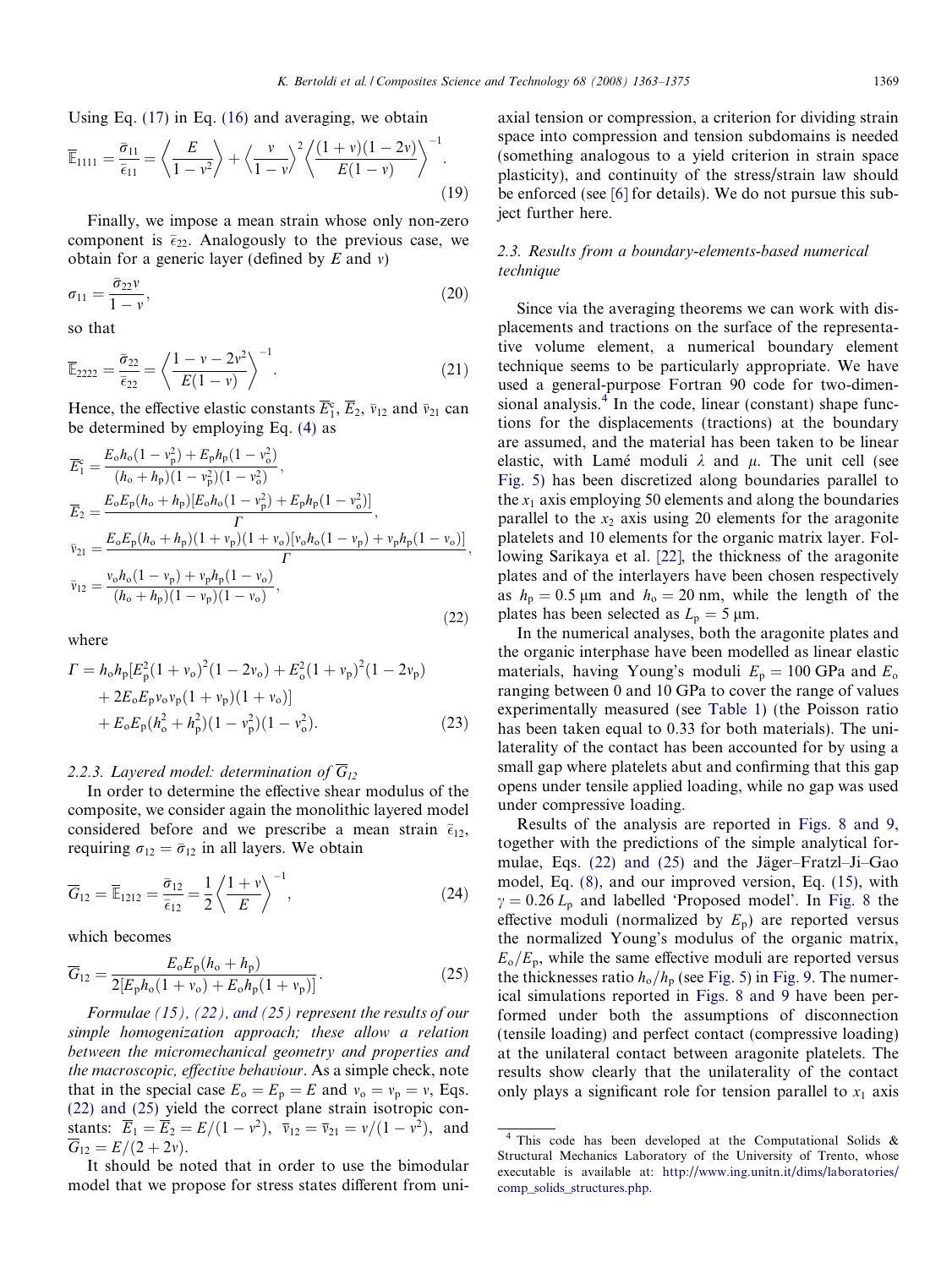<span id="page-7-0"></span>

Fig. 8. Effective elastic moduli calculated numerically and from the simple formulae [\(8\), \(15\)](#page-4-0) (with  $\gamma = 0.26 L_p$ ), [\(22\) and \(25\)](#page-6-0).

(there is a small effect in the shear case). Moreover, it is clear from Figs. 8 and 9 that the agreement with the simple theory, Eqs.  $(15)$ ,  $(22)$  and  $(25)$ , is excellent.

Note also that formula [\(15\),](#page-5-0) employed with  $\gamma =$  $0.26 L_p$ , clearly improves upon that of Ji and Gao  $[12]$ , Eq.  $(8)$ , based on the Jäger and Fratzl  $[11]$ model.

It is important at this point to quantify the degree of anisotropy and bimodularity of the material, since these two properties have not previously been modelled for nacre. To this purpose, we report in [Fig. 10](#page-8-0) the tension/compression ratio of the effective Young's moduli  $\overline{E}_1^t/\overline{E}_1^c$  (equal to 1 when bimodularity is absent) and in [Fig. 11](#page-9-0) the ratios  $\overline{E}_1^{\rm t}/\overline{E}_{\rm Av}, \overline{E}_1/\overline{E}_{\rm Av}, \overline{E}_2/\overline{E}_{\rm Av}, \overline{G}_{12}/\overline{G}_{\rm Av},$  where

$$
\overline{E}_{Av} = \frac{\overline{E}_1^t + \overline{E}_1^c + \overline{E}_2}{3}, \quad \overline{v}_{Av} = \frac{\overline{v}_{12}^t + \overline{v}_{12}^c + \overline{v}_{21}^c}{3},
$$
\n
$$
\overline{G}_{Av} = \frac{\overline{E}_{Av}}{2(1 + \overline{v}_{Av})},
$$
\n(26)

so that the ratios are equal to 1 in the case of isotropy and equal behaviour in tension and compression.

To better quantify the anisotropy and bimodularity effects, we introduce a (unit norm) uniaxial stress in the direction of the unit vector  $n_i$  as

$$
\sigma_{ij} = \pm n_i n_j,\tag{27}
$$

(taken positive for tension and negative for compression) so that the normal stress and strain components in the direction  $n_i$  are

$$
\sigma_{nn} = \pm 1, \quad \epsilon_{nn} = n_i \epsilon_{ij} n_j = \pm n_i n_j \overline{\mathbb{E}}_{ijhk} n_h n_k. \tag{28}
$$

Since in plane strain  $n_i$  becomes a function of the inclination angle  $\theta$  with respect to the  $x_1$  axis, we can define the elastic moduli in tension and compression, respectively,  $\overline{E}^{\rm t}(\theta)$  and  $\overline{E}^{\rm c}(\theta)$ , as

$$
\overline{E}^{\rm t}(\theta) = \frac{1}{\overline{\epsilon}_{nn}^{\rm t}(\theta)}, \quad \overline{E}^{\rm c}(\theta) = -\frac{1}{\overline{\epsilon}_{nn}^{\rm c}(\theta)}.
$$
\n(29)

Therefore, a polar plot of Eqs. (29), obtained by using Eqs.  $(15)$ ,  $(22)$  and  $(25)$  in Eq.  $(5)$ , allows a visual quantification of the elastic anisotropy. This is reported in [Fig. 12](#page-9-0), after normalization by  $\overline{E}_1^c$ . Since the graphs would reduce to unit circles in the case of isotropy and equal behaviour in tension and compression, the strong degrees of material anisotropy and bimodularity are evident.

Although parametric investigations are reported in the graphs of [Figs. 10 and 11](#page-8-0), the ratio  $E_{\rm o}/E_{\rm p}$  usually (see [Table](#page-2-0) [1\)](#page-2-0) takes values between the two cases considered in [Fig. 12](#page-9-0), namely, 0.01 and 0.04. We can, therefore, conclude that:

• the ratio  $\overline{E}_1^t/\overline{E}_1^c$  ranges between 0.5 and 0.8, showing that bimodularity is an important effect (a fact previously not understood, and, therefore, not tested);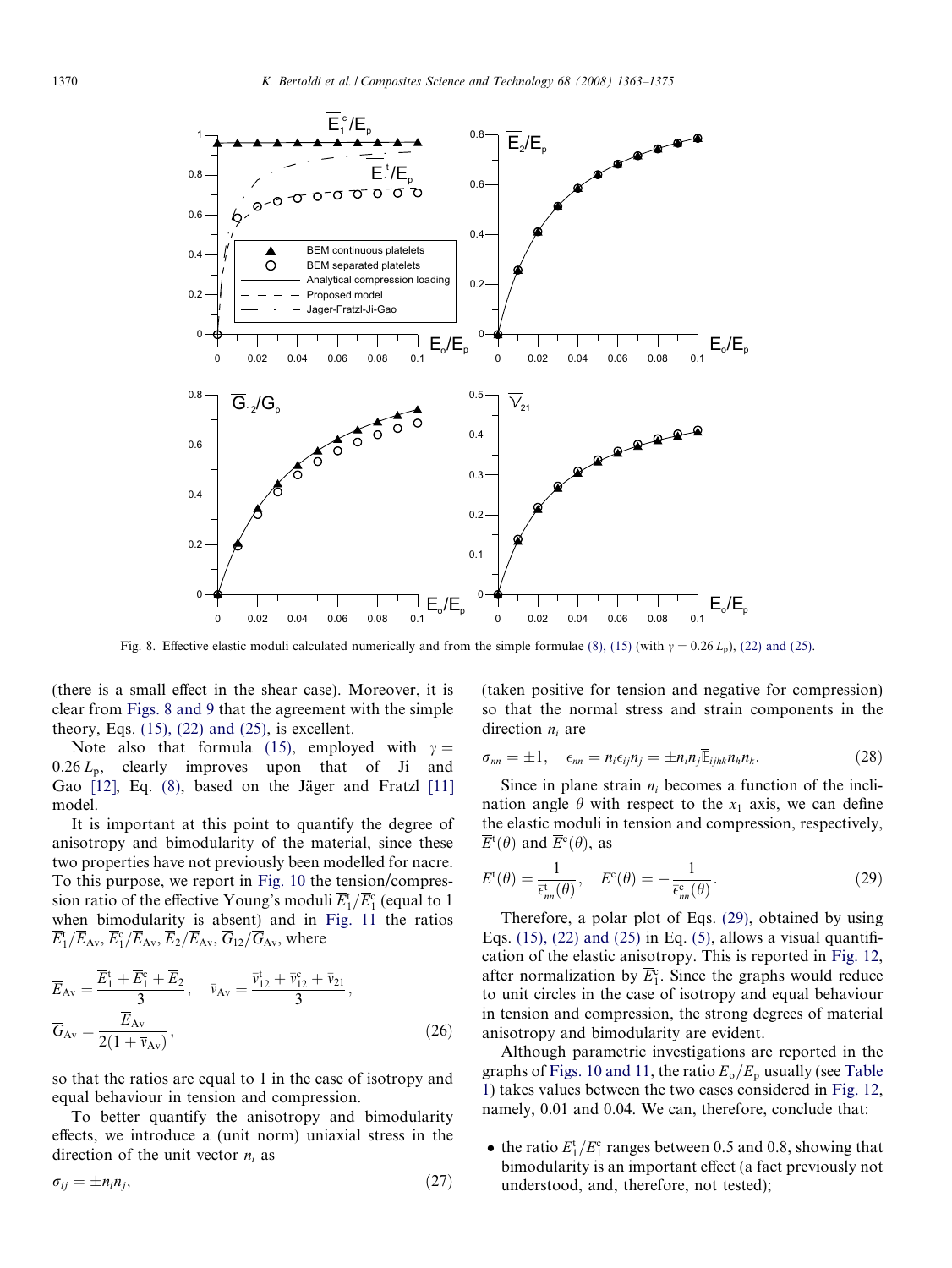<span id="page-8-0"></span>

Fig. 9. Effective elastic moduli calculated numerically and from the simple formulae [\(8\), \(15\)](#page-4-0) (with  $\gamma = 0.26 L_p$ ), [\(22\) and \(25\)](#page-6-0). Modulus  $E_o$  has been taken equal to 4 GPa.



Fig. 10. Bimodularity of the material, quantified by the tension/compression ratio of the effective elastic moduli. A detail in the relevant range of parameters is given at right.

- both the ratios  $\overline{E}_1^c/\overline{E}_{Av}$  and  $\overline{E}_2/\overline{E}_{Av}$  lie near 1, (a fact consistent with experimental results by Jackson et al. [\[10\]](#page-11-0) and Wang et al. [\[26\]\)](#page-12-0);
- the ratio  $G_{12}/G_{Av}$  ranges between 0.3 and 0.6, showing a strong difference in degree of anisotropy between the shear and Young's moduli (a fact noticed also by Jackson et al. [\[10\]\)](#page-11-0).

## 3. Comparison with experimental data

To compare the predictions of our model with available experimental data, we refer to [Table 1](#page-2-0), where data taken from the literature are reported.

Before discussing the model's predictions, we note that the experimental results reported in [Table 1](#page-2-0) have been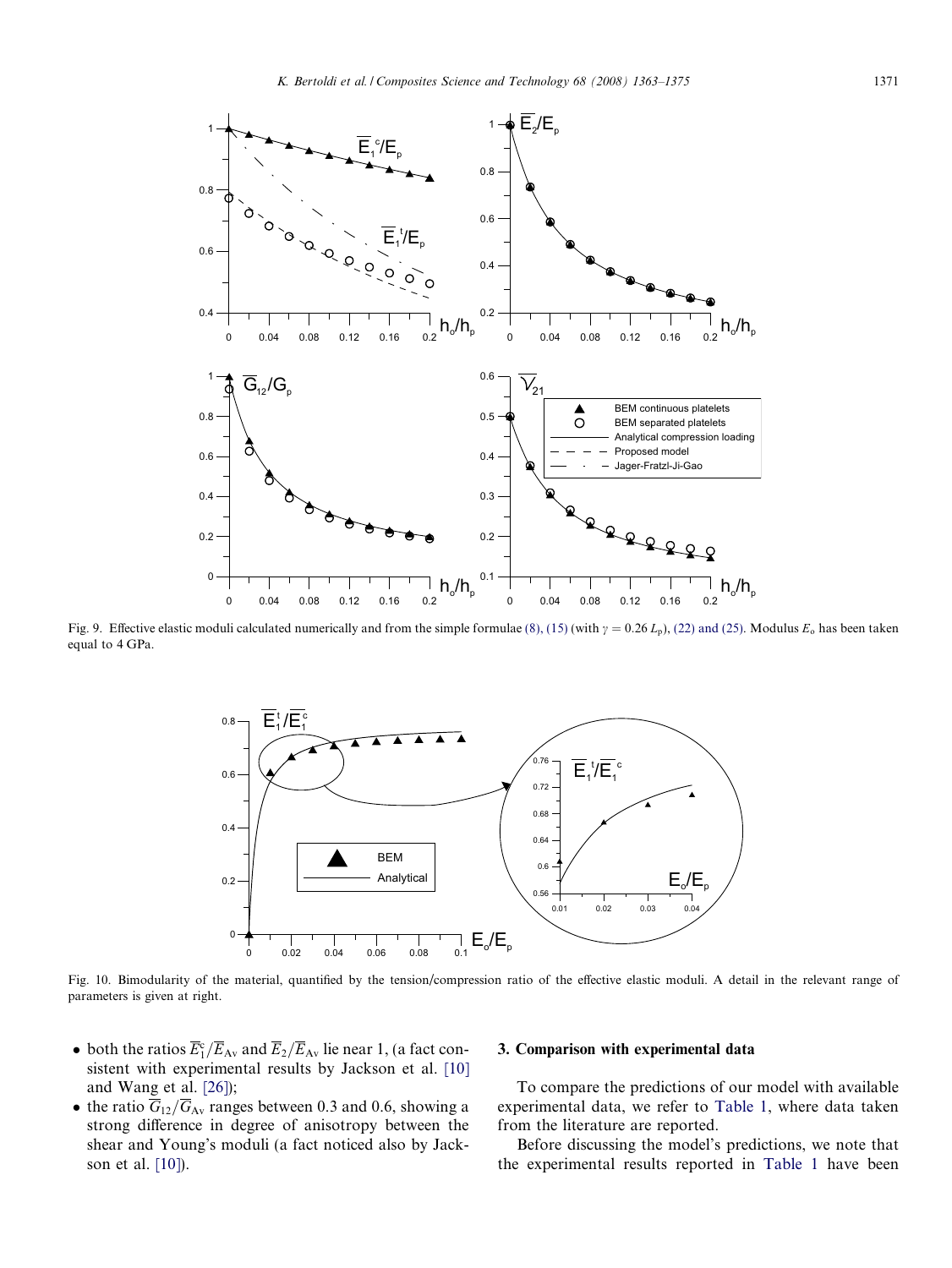<span id="page-9-0"></span>

Fig. 11. Anisotropy of the material, quantified by the effective elastic moduli normalized by the directionally-averaged moduli defined in Eq. [\(26\).](#page-7-0)



Fig. 12. Polar graphs of the effective elastic moduli in tension and compression, normalized by  $\overline{E}_1^c$ , revealing the strong anisotropy and bimodularity of nacre. (In the case of isotropy and in the absence of bimodularity, a single unit circle would be present in each case.)

mainly determined via three-point bending tests. These tests are usually interpreted by employing the linear theory of unimodular isotropic elasticity, but, in light of our findings, these should instead be interpreted with formulae valid for bimodular, orthotropic elasticity. These are derived in Appendix A, and summarized here:

• For three-point bending of a beam of span  $l$ , thickness  $h$ and loaded by a force per unit depth P, the deflected shape of the neutral axis is

$$
u_2(x_1) = \frac{(1+\sqrt{c})^2 P x_1 (3l^2 - 4x_1^2)}{16\overline{E}_1^t h^3} + \frac{3P x_1}{5\overline{G}_{12}h}, \quad x_1 \in [0, l/2],
$$
\n(30)

(where  $c = \overline{E}_1^{\text{t}} / \overline{E}_1^{\text{c}}$ , and  $c = 1$  corresponds to equal behaviour in tension and compression) so that the mid-span vertical displacement  $\delta$  divided by the applied load P is

$$
\frac{\delta}{P} = \frac{(1+\sqrt{c})^2}{16\overline{E}_1^t} \left(\frac{l}{h}\right)^3 + \frac{3}{10\overline{G}_{12}} \frac{l}{h}.
$$
\n(31)

• For four-point bending of a beam of span *l*, thickness *h* and loaded at  $x_1 = l_0$  by a force per unit depth P (neglecting shear deformation), the deflected shape of the neutral axis is

$$
u_2(x_1) = \frac{(1 + \sqrt{c})^2 P x_1}{2 \overline{E}_1^t h^3} (3l l_0 - 3l_0^2 - x_1^2), \quad x_1 \in [0, l_0]
$$
  

$$
u_2(x_1) = \frac{(1 + \sqrt{c})^2 P l_0}{2 \overline{E}_1^t h^3} (3x_1(l - x_1) - l_0^2), \quad x_1 \in [l_0, l/2]
$$
  
(32)

so that the vertical displacement  $\delta$  at  $x_1 = l_0$ , i.e. where the vertical force  $P$  is applied, is

$$
\frac{\delta}{P} = \frac{(1+\sqrt{c})^2}{8\overline{E}_1^t} \frac{I_0(3l^2-4l_0^2)}{h^3}.
$$
\n(33)

It is clear from Eqs. (31) and (33) that using three or four-point bending tests we can only identify two parameters

$$
\frac{(1+\sqrt{c})^2}{\overline{E}_1^{\mathfrak{t}}}, \quad \text{and} \quad \overline{G}_{12},
$$

so that the full exploration of bimodularity and orthotropy requires use of at least one additional test (such as for instance a direct tension or compression test or, perhaps, nanoindentation).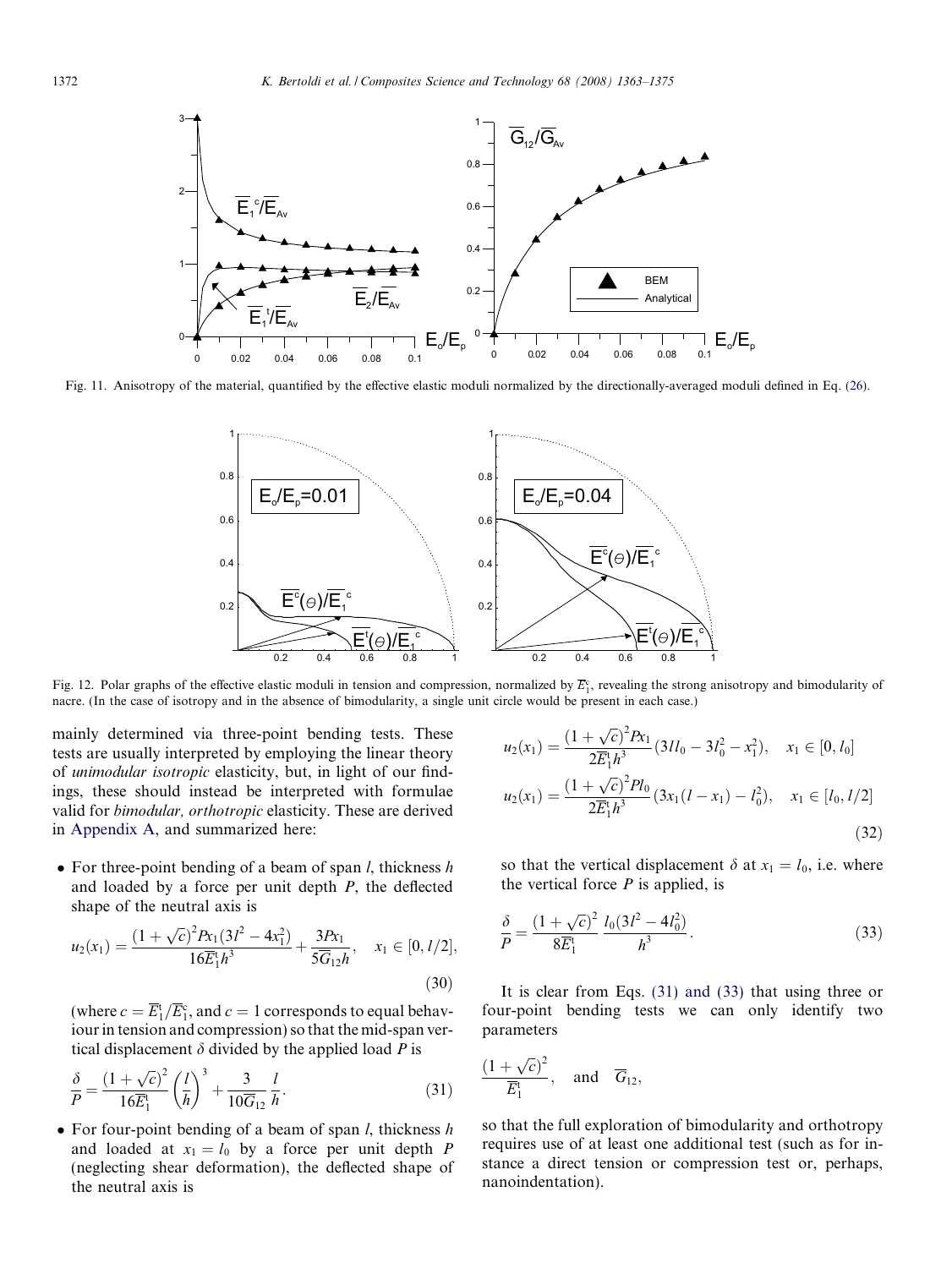<span id="page-10-0"></span>

Fig. 13. Relation between the Young's moduli in the direction of the  $x_1$ axis obtained by incorporating, and without incorporating, bimodularity, respectively  $\overline{E}_1^t$  and  $E_1$ , Eq. (34). Results are given for different values of bimodularity  $c = \overline{E}_1^t / \overline{E}_1^c$ , and the gray region indicates the parameter range of interest.

Moreover, the effect of low shear modulus  $\overline{G}_{12}$  only plays a role for sufficiently high values of  $h/l$ . The experiments performed by Jackson et al. [\[10\]](#page-11-0) refer to very low values of  $h/l$ , so that shear deformation should be negligible. However, bimodularity should play an important role in those experiments, and, therefore, the Young's modulus obtained by Jackson et al. must be corrected before comparing it to the prediction of our model. This correction can be obtained by considering Eq. [\(31\)](#page-9-0) without shear deformation, with  $c = 1$ , as used by Jackson et al., and with  $c < 1$ , as found by us. The result is the relationship

$$
E_1 = \frac{4\overline{E}_1^t}{\left(1 + \sqrt{c}\right)^2},\tag{34}
$$

where  $E_1$  is the Young's modulus in the direction of the  $x_1$ axis, assuming equal behaviour in tension and compression. It should be noted that there is no difference between the Young's modulus in the direction of the  $x<sub>2</sub>$  axis found by us and by Jackson et al., since bimodularity does not play a role in that case.

Eq. (34) is plotted in Fig. 13, for the three values  $c = \{1, 0.8, 0.6\}$ . The grey zone denotes the parameter range of interest. We observe that the correction is significant and that we find values of  $E_1/E_p$  in the range 0.7–0.8, in agreement with the experimental data reported in [Table 1.](#page-2-0)

## 4. Conclusions

Within the framework of the small-strain behaviour of nacre (mother-of-pearl), we have accounted for the first time for the facts that the material response is

- orthotropic, with low shear stiffness;
- $\bullet$  bimodular (lower Young's modulus in tension than in compression).

To characterize this material from the knowledge of the microstructure, we have provided:

- a simple analytical model,
- and a highly-accurate numerical analysis,

both based on a sound micromechanical approach. We have also provided simple, closed-form formulae to determine two of our four macroscopic moduli directly from macroscopic three and four-point bending tests on the composite material. This provides a direct check of our constitutive model, since its macroscopic moduli are completely determined from the constituents material moduli and the composite microstructure. The comparison with available experimental data is excellent, and we expect that future experiments will further validate our model.

#### Acknowledgements

Financial support of MURST-Cofin 2003 (prot. 2003082105\_002) (KB) and MURST-Cofin 2005 (prot. 2005085973\_002) (DB) is gratefully acknowledged. WJD acknowledges support from Italian Ministry Research Grant ''Rientro dei cervelli MIUR 26/1/2001".

# Appendix A. Bending of an orthotropic, bimodular beam deformed in plane strain

Let us consider a bimodular beam in plane strain subjected to bending, for example, three-point bending as illustrated in Fig. 14. Since only normal strains are involved for bending, bimodularity reduces to switching between two possible behaviours as a function of the sign of the strain and stress. It is, therefore, expedient to introduce a piecewise nonlinearity for certain quantities. We denote, for instance, the elastic modulus in the direction parallel to the  $x_1$  axis by  $\widetilde{E}_1$ , meaning

$$
\widetilde{E}_1 = E_1^{\mathrm{t}} H(\epsilon_{11}) + E_1^{\mathrm{c}} H(-\epsilon_{11}),\tag{A.1}
$$

where for conciseness bars over the symbols have been dropped, so that  $E_1^t$  and  $E_1^c$  are the two composite plane strain Young's moduli in tension and compression, respectively, and  $H$  is the Heaviside step function. An analogous use of variables with a superposed tilda will be made in the following.

For plane strain bending, it is assumed that the resultant force in the direction of the  $x_1$  axis is null

$$
\int_{-h/2}^{h/2} \epsilon_{11}(x_2) \widetilde{E}_1 dx_2 = 0, \tag{A.2}
$$



Fig. 14. Bending of a bimodular beam.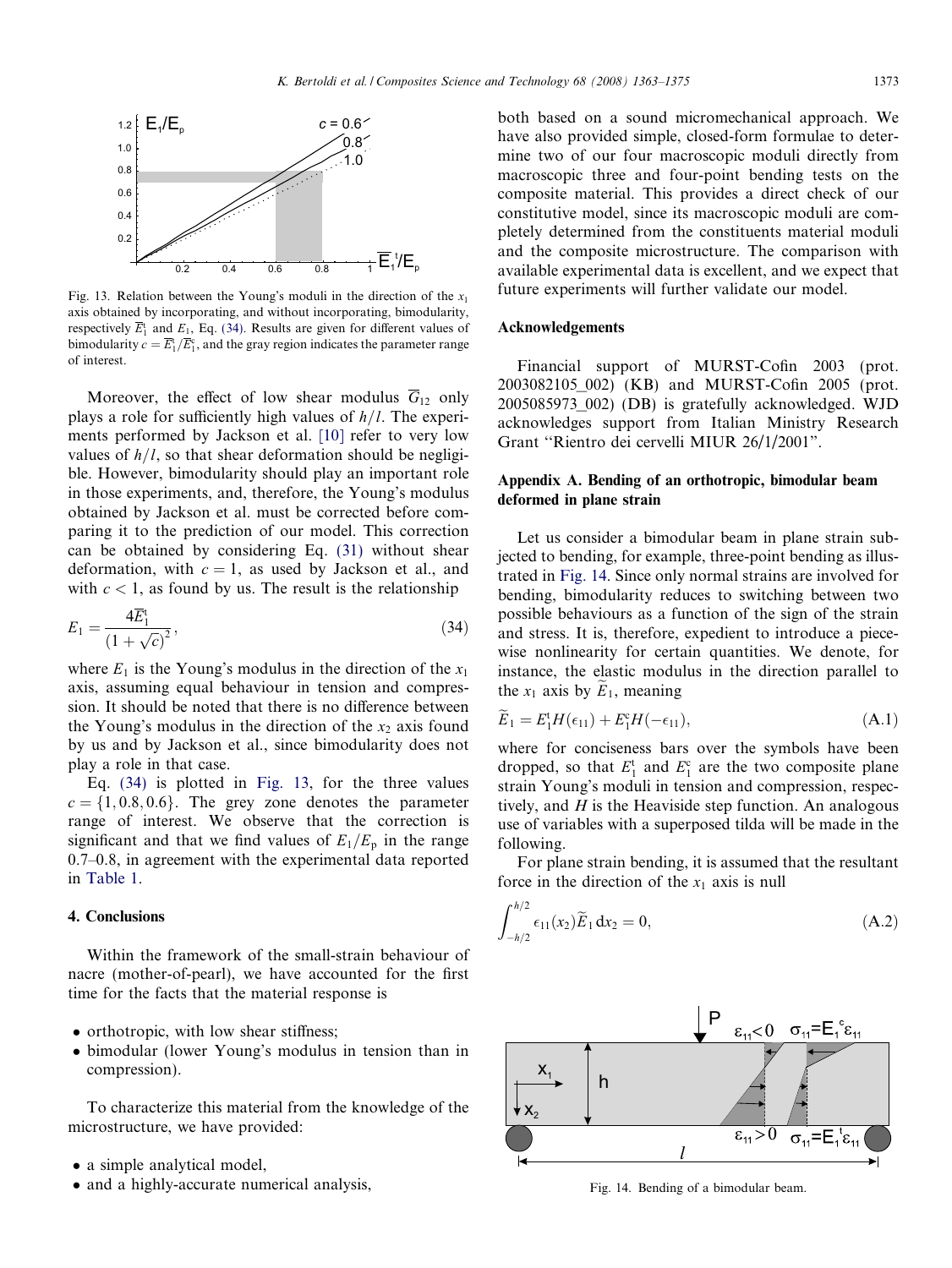<span id="page-11-0"></span>and that the applied bending moment per unit thickness M is given by

$$
M = \int_{-h/2}^{h/2} \epsilon_{11}(x_2) \widetilde{E}_1 x_2 \, \mathrm{d}x_2,\tag{A.3}
$$

where h is the height of the beam. The strain component  $\epsilon_{11}$ is assumed to vary linearly along the direction of the  $x_2$ axis, so that from Eqs.  $(A.2)$  and  $(A.3)$  we obtain

$$
\epsilon_{11}(x_2) = \frac{3M[h(1-c) + 2x_2(1+\sqrt{c})^2]}{2E_1^t h^3},
$$
\n(A.4)

where  $c = E_1^t / E_1^c$ . Therefore, the neutral axis is defined by

$$
x_2 = \frac{h}{2} \frac{\sqrt{c} - 1}{\sqrt{c} + 1},\tag{A.5}
$$

so that its position is independent of the applied moment. From the bimodular, two-dimensional stress–strain relationship for an orthotropic material, we find

$$
\epsilon_{11} = \frac{\sigma_{11}}{\widetilde{E}_1}, \quad \text{and} \quad \epsilon_{22} = -\frac{\sigma_{11}\widetilde{v}_{12}}{\widetilde{E}_1}.
$$
 (A.6)

Integration provides the displacement field in the form

$$
u_1(x_1, x_2) = \epsilon_{11}(x_2)x_1,
$$
  
\n
$$
u_2(x_1, x_2) = -\frac{3M_z x_2 [h(1-c) + x_2 (1 + \sqrt{c})^2]}{2E_1^t h^3} \tilde{v}_{12} + v_0(x_1),
$$
  
\n(A.7)

where  $\epsilon_{11}(x_2)$  is given by Eq. (A.4). Since the shear strains must be zero, we find that

$$
v_0(x_1) = -\frac{3(1+\sqrt{c})^2 M_z}{E_1^t h^3} \frac{x_1^2}{2} + v_1(x_1), \tag{A.8}
$$

and, in order to have continuity of the displacement at the neutral axis, we get

$$
v_1(x_1) = \frac{3M_z(-1+\sqrt{c})^2(v_{12}^t - v_{12}^c)}{8cE_1^c h}H(-\epsilon_{11}(x_2)).
$$
 (A.9)

The displacement components of the neutral axis are given by

$$
u_1 = 0
$$
  

$$
u_2 = \frac{3M[-4(1+\sqrt{c})^2x_1^2 + (-1+\sqrt{c})^2h^2v_{12}^t]}{8E_1^t h^3},
$$
 (A.10)

so that the elastica is given by

$$
\frac{\partial^2 u_2}{\partial x_1^2} = -\frac{3M(1+\sqrt{c})^2}{E_1^{\dagger}h^3}.
$$
 (A.11)

For a simply-supported beam of span *l* loaded by two concentrated loads P per unit thickness (plane strain four-point bending), integration of the elastica yields (neglecting shear deformation) Eq. [\(32\)](#page-9-0) and thus Eq. [\(33\)](#page-9-0).

For a simply-supported beam of span *l* loaded by a central concentrated load  $P$  per unit thickness (plane strain three-point bending), integration of the elastica yields (neglecting shear deformation)

$$
u_2(x_1) = \frac{(1 + \sqrt{c})^2 R_1 (3l^2 - 4x_1^2)}{16E_1^{\dagger} h^3}.
$$
 (A.12)

Since our material has a low shear modulus  $G_{12}$ , it may be important to evaluate the contribution to the elastica of shear deformability. To this purpose, we follow Jourawski's analysis (which by the way originated to take into account the high compliance of wood under shearing, [\[25\]](#page-12-0)), thus finding for the mean shear stresses in a bimodular (plane strain) beam

$$
\sigma_{12}(x_2) = \frac{3T}{8h^3c} \{ 4h^2c - [(\sqrt{c}-1)h - 2(\sqrt{c}+1)x_2]^2 H(\epsilon_{11}(x_2))
$$
  
- c( $\sqrt{c}+1$ )(h - 2x<sub>2</sub>)[( $\sqrt{c}-3$ )h  
- 2( $\sqrt{c}+1$ )x<sub>2</sub>]H(- $\epsilon_{11}(x_2)$ )}, (A.13)

where  $T$  is the shear force per unit thickness.

Equating the strain energies in the beam calculated from external load and from internal stresses (or, in other words, using Clapeyron's theorem) we obtain for the shear deformability

$$
\frac{\partial u_2}{\partial x_1} = \frac{6T}{5hG_{12}},\tag{A.14}
$$

so that (within the usual approximations) shear deformation is unaffected by bimodularity.

Thus, accounting for shear deformation, integration of the elastica gives Eqs. [\(30\) and \(31\)](#page-9-0).

## References

- [1] Almqvist N, Thomson NH, Smith BL, Stucky GD, Morse DE, Hansma PK. Methods for fabricating and characterizing a new generation of biomimetic materials. Mater Sci Eng C 1999;1:37–43.
- [2] Anthoine A. Derivation of the in-plane elastic characteristics of masonry through homogenization theory. Int J Solids Struct 1995;32:137–63.
- [3] Bruet BJF, Qi HJ, Boyce MC, Panas R, Tai K, Frick L, et al. Nanoscale morphology and indentation of individual nacre tablets from the gastropod mollusc Trochus niloticus. J Mater Res 2005;20:2400–19.
- [4] Barthelat F, Li CM, Comi C, Espinosa HD. Mechanical properties of nacre constituents and their impact on mechanical performance. J Mater Res 2006;21:1977–86.
- [5] Cecchi A, Sab K. A multi-parameter homogenization study for modeling elastic masonry. Eur J Mech-A/Solids 2002;21:249–68.
- [6] Curnier A, He Q-C, Zysset P. Conewise linear elastic materials. J Elasticity 1995;37:1–38.
- [7] Currey JD. Mechanical properties of mother of pearls in tension. Proc Royal Soc Lond 1977;196:443–63.
- [8] Currey JD. The mechanical properties of biological materials. In: 34th Symposium of the society for experimental biology. Cambridge University Press; 1980.
- [9] Evans AG, Suo Z, Wang RZ, Aksay IA, He MY, Hutchinson JW. Model for the robust mechanical behavior of nacre. J Mater Res 2001;16:2475–84.
- [10] Jackson AP, Vincent JFV, Turner RM. The mechanical design of nacre. Proc Royal Soc Lond 1988;234:415–40.
- [11] Jäger I, Fratzl P. Mineralized collagen fibrils: a mechanical model with staggered arrangement of mineral particles. Biophys J 2000;79:1737–46.
- [12] Ji B, Gao HJ. Mechanical properties of nanostructures of biological material. J Mech Phys Solids 2004;52:1963–90.